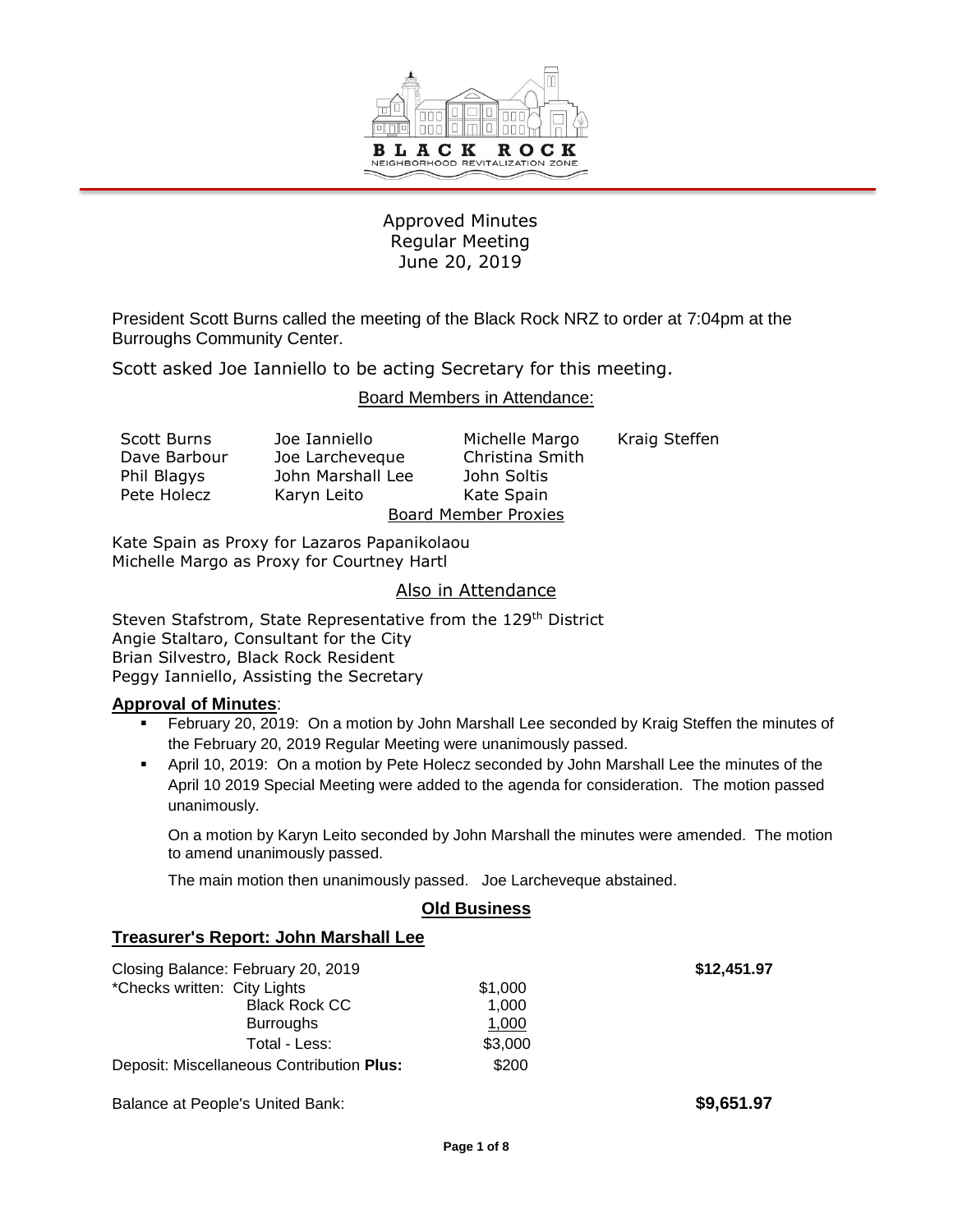On a motion by Joe Ianniello seconded by Kraig Steffen the Treasurer's report was unanimously approved.

### **NRZ Leadership Committee Report: Joe Ianniello**

The April meeting took place at the PSEG facility and members of the Leadership Committee were given a tour of the new power plant. PSEG has developed a gas-powered plant that will replace the current coal-fired power-generating plant. The size, complexity, and scope of the development were very impressive.

The gas-powered plant will be in operation by 2019 and the coal-fired plant will be closed by 2021.

At the May meeting Jennifer Edwards discussed the status of this year's CDBG funding. Jennifer replaced Alma Maya as the OPED Special Projects Coordinator who oversees NRZs.

The NRZ Leadership Committee had requested CDBG funding to update their Strategic Plans. Jennifer said that this year's HUD program did not have a line item for administrative costs. However, she said that she will work with Ginne-Rae Clay, Deputy Director of OPED, to get funding from the Consolidated Plan for NRZ administrative needs. She will serve as the fiduciary for NRZs without one. Jennifer also said she would get information to us about reprogrammed CDBG funding.

Jennifer also discussed the Black Rock NRZ 2018 Annual Report. The report was distributed to Bruce Wittchen of the State's Office of Policy Management who oversees NRZs. In the report there was a discussion of the Bridgeport NRZ Academy. Bruce discussed the program with Jennifer and said he is considering expanding this for all state-wide NRZs.

The NRZ Leadership Committee voted not to have any regular meetings in July and August this year.

## **New Business**

#### **Annual Elections: (Appendix A shows the results of the elections).**

Members of the Board of Directors:

- New Board Member: John Marshall Lee, Chairman of the Nominating Committee, nominated Calvin Jones to replace Pierre Belizaire. Mr. Belizaire was a Branch Manager of the People's United Bank at Fairfield Avenue Stop and Shop in Black Rock. He resigned from the NRZ when he was transferred to another location. Calvin Jones replaces Mr. Belizaire as the People's Branch Manager at the Black Rock Bank.
- New Board Member: Dave Barbour nominated Brian Silvestro to the Board of Directors. Mr. Silvestro has been working with Dave on the Land Use Standing Committee. He is a land use attorney and is experienced in working with developers.
- John Lee also recommended board members David Barbour, Joe Ianniello, Karyn Leito, and Michelle Margo whose terms expired in 2019 be reelected.

The President asked if there were any other nominations; there were none. Joe Ianniello moved that nominations be closed and the people nominated be elected to the Board of Directors. Joe Larcheveque seconded and all nominees where unanimously elected to the board.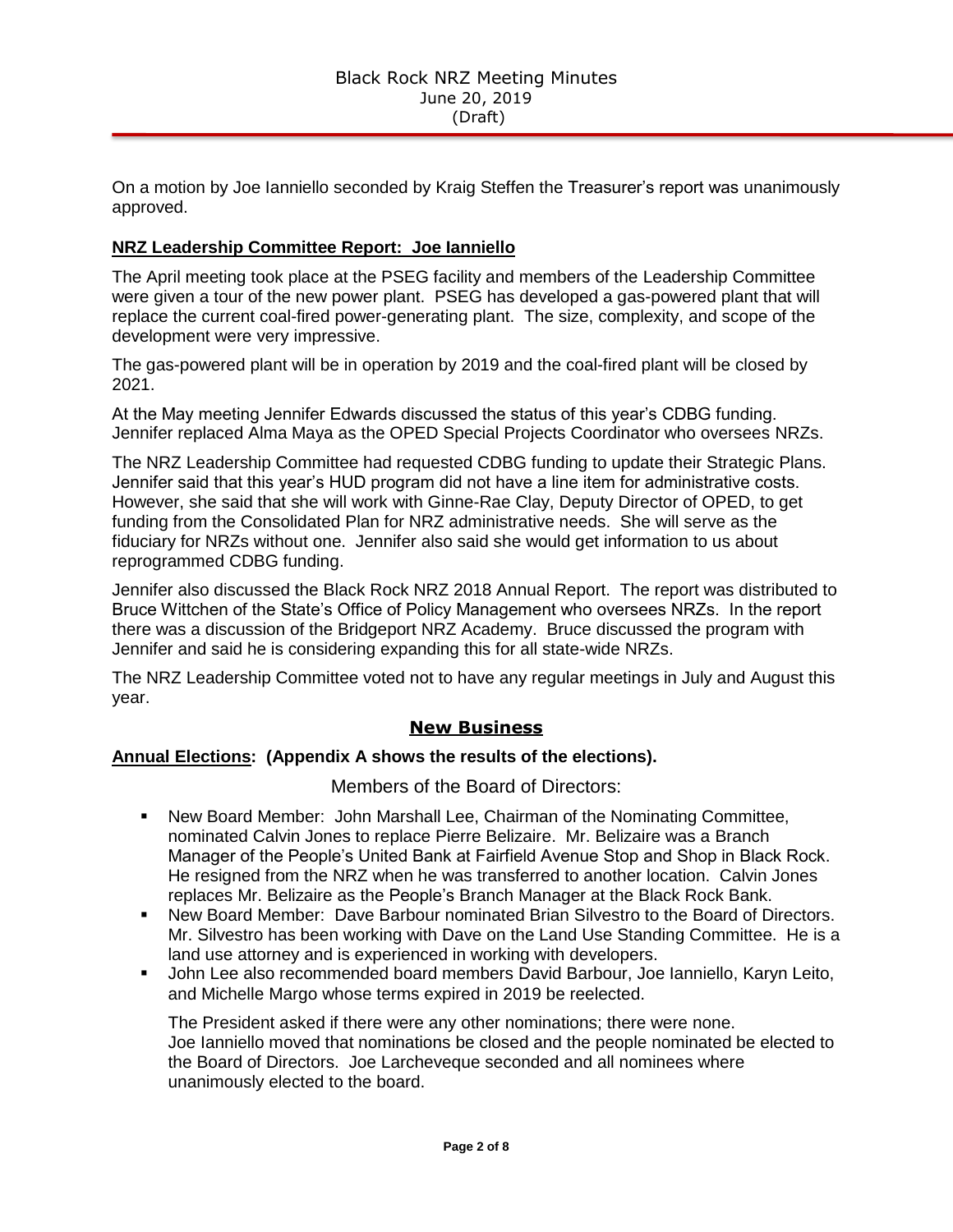## Election of Executive Officers:

- **Scott Burns was nominated by John Marshall Lee as President. There were no other** nominations and he was unanimously elected.
- David Barbour was nominated by John Marshall Lee as Vice President. There were no other nominations and he was unanimously elected.
- John Marshall Lee was nominated by Joe Ianniello as Treasurer. There were no other nominations and he was unanimously elected.
- **There were no nominations for Secretary.**
- Phil Blagys and Joe Ianniello were nominated by Joe Ianniello to be members of the Executive Committee.
	- $\checkmark$  A vote was taken for Phil and he was unanimously elected.
	- $\checkmark$  Then a vote was taken for Joe and he was unanimously elected.

Scott stated that not all openings on the board are being filled because there will be an update to the Strategic Plan and new skills may be needed.

## Election of Ex Officio Member

 The bylaws allow an election of one ex officio member to be elected by the Executive Committee. 129<sup>th</sup> District State Representative Steven Stafstrom was nominated by John Marshall Lee and he was unanimously elected.

Election of Members of the Nominating Committee:

 John Marshall Lee nominated the following Directors to serve with him and John Soltis on the Nominating Committee: Courtney Hartl and Michelle Margo. This was unanimously approved.

**An NRZ Leadership Committee cleanup program** "Park City Pickin' It Up": will be in Black Rock from 9:00am to 12:00 noon on:

- $\checkmark$  Saturday, July 20 (cleanup the commercial corridor of Fairfield Ave)
- $\checkmark$  Saturday, July 27 (cleanup lower Fairfield Ave/Wordin St area)

Volunteers are needed. Supplies and refreshments will be provided.

## **Announcements of Dates of Regular Meetings through June 2020**

- Wednesday, October 9, 2019
- Wednesday, December 11, 2019
- Wednesday, March 11, 2020
- Wednesday, June 17, 2020

The location of the Regular Meetings will be provided with meeting notices. Also, see NRZ Website: https://blackrocknrz.org/

 Meetings of Standing Committee 4, Zoning, Land Use, Development, & Historic Presentation Committee will be on the first Wednesday of every month in the Burroughs Community Center.

**Strategic Plan Update**: Council Representative Christina Smith, Co-chairwoman of the Strategic Plan Update Committee, reported that she now has an intern working with her and expects to move forward with the update.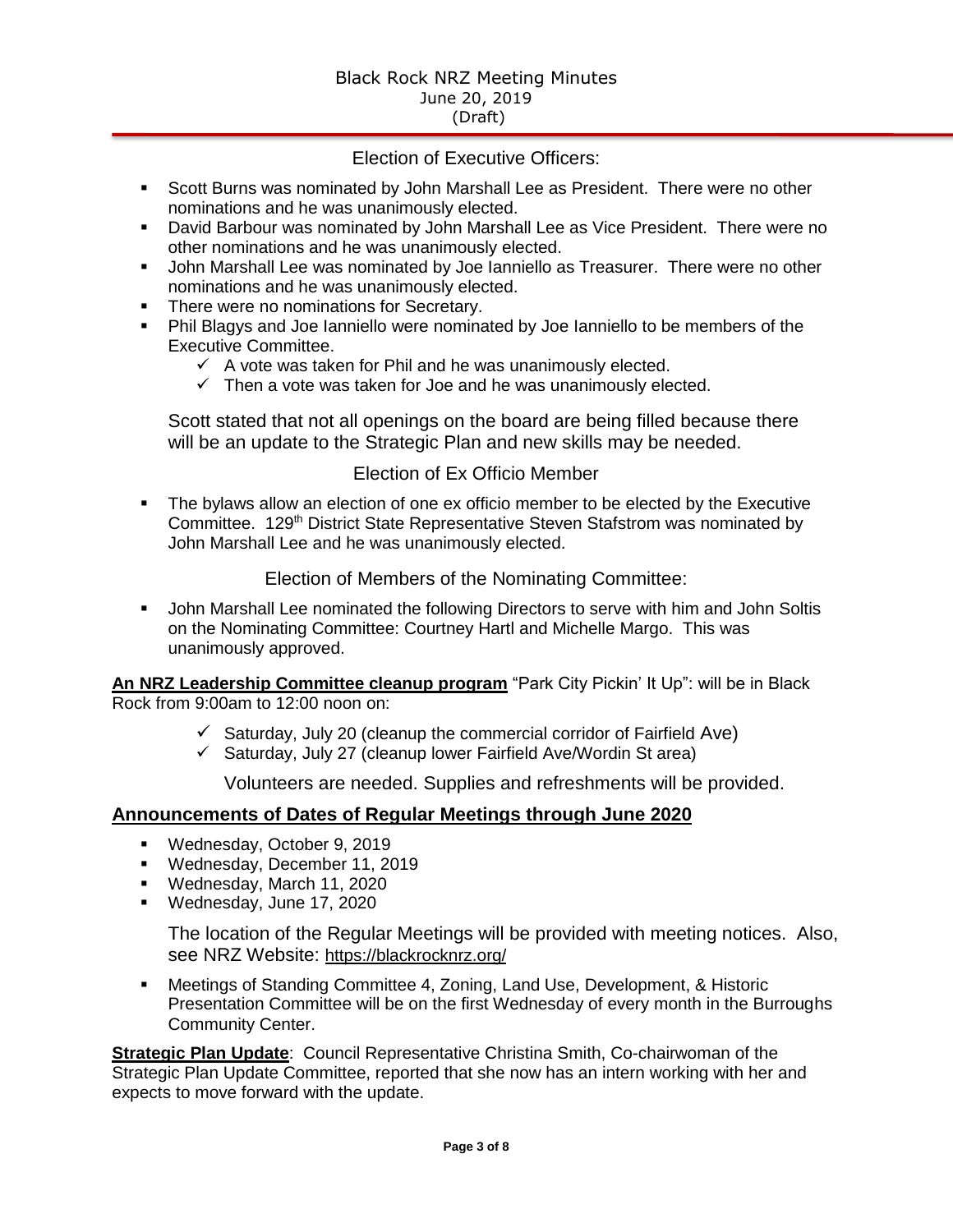#### **Standing Committee Reports.**

**Standing Committee 1: Business & Economic Development. Scott Burns** 

Showcase Cinema Project: EastPointe LLC and Spinnaker Real Estate are continuing their efforts to redevelop the current Showcase Cinema site into 275-300 market rate apartments. The Board, following the recommendation of the Land Use committee, approved a letter of recommendation for a requested zone change. The developers will be looking to build on both sides of Canfield Avenue between Brewster and Alfred streets. The developers expressed their interest in continuing to work with our Land and Design committee.

Business Owners of Black Rock (BOBR): A woman-owned business group looking to set goals and priorities for retail and service businesses along Fairfield Ave. has started to take root and is coordinating efforts with the NRZ. Credit to Nikki Intilangelo of Sunkissed Glow for pulling together her fellow owners. BOBR and the NRZ as well as guest Ed Lavernoich of BEDCO met June 4 to discuss concerns and goals. Lauren Coakley Vincent – President and CEO of the Downtown Special Services District (DSSD) – and Calvin Jones of Peoples Bank at Stop-n-Shop are looking to engage as well. Dave Rothberg (property owner) and Rich Magalik (business manager) hosted the meeting at WerkSpace — a well-designed, active co-working space upstairs from Birdman and Kure.

On a related note, Black Rock has had its somewhat continuous pattern of gaining and losing businesses along Fairfield Avenue. On the plus side, we now have three new restaurants on the Avenue, including the Birdman Juke Joint, Forza Ristorante, and Blind Rhino. We have lost, however, Replenish Juice, Match Taco, and Black Rock Yoga.

- **Standing Committee 2:** Education. There is no chairperson person at this time. Strategic Plan tasks are basically completed.
- **Standing Committee 3**: Arts, Entertainment, & Culture. Bruce Williams was unable to attend the meeting; however, he provided the following report.

The Black Rock Art Guild (BRAG) has played a big part in the Black Rock 375 celebrations with three signature events:

- $\checkmark$  The BRAG Members' show at Harborview Market on June 1<sup>st</sup> through July 31<sup>st</sup>. The opening reception was held on Friday, June 7<sup>th</sup>.
- $\checkmark$  BRAG Poets and Performing Artists was held at the Burroughs Community Center on Saturday June 22<sup>nd</sup>.
- $\checkmark$  The BRAG Members' Art Show will be held at Burroughs Community Center June 1st through July 31st.
- **Standing Committee 4**: Zoning, Land Use, Development, & Historic Preservation. Co-Chairs Dave Barbour and John Weldon. Dave Barbour reported:

We've held our regularly scheduled monthly meetings. We've expanded our committee to include an attorney, a finance expert, design professional, and history expert. We merged the Design Review Committee into Standing Committee 4. New members are:

- $\checkmark$  Brian Silvestro, an attorney
- $\checkmark$  Bruce Hubler, a finance expert
- $\checkmark$  Bruce Williams, a history expert
- $\checkmark$  Stuart Sachs, a design professional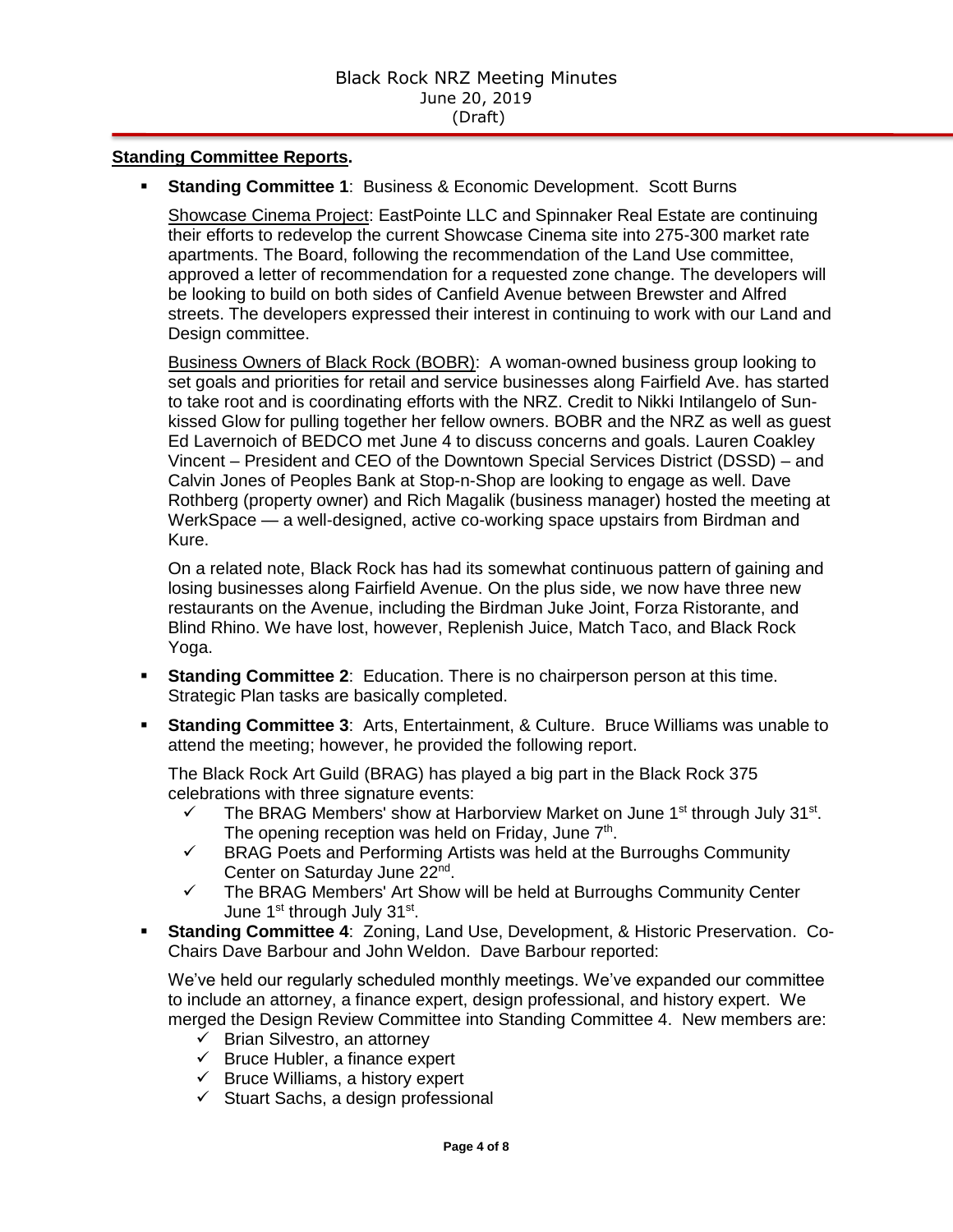Partly because of our publicized, regularly scheduled meetings, we've had people who have come to us with ideas and proposals. Two proposals of interest and significance include:

 $\checkmark$  10 Brewster Street Property (south end of Brewster Street, by Fayerweather Yacht Club)

Kevin Blagys came to us with a proposed public park focused on the historic features on the property.

There is a very old masonry structure, overgrown on the property. We reached out to the former city historian and the state archeologist to learn more about the property. It is possible that a portion of the structure may have been constructed by Lieutenant Thomas Wheeler as early as 1644. If so, it would be the oldest fort constructed by Europeans still existing in the entire United States.

We learned that this piece of land is one of the most historic places in Connecticut. It is the:

- $\triangleright$  Landing for colonial Fairfield
- $\triangleright$  Place where all trade was conducted during that first century
- $\triangleright$  Almost certainly the place where the first settlers came ashore in 1639
- $\triangleright$  It was the site of the first shipyard in the mid-18th century, and later the place where clipper ships (including the 'Charles Cooper') were constructed for worldwide trade in the 1850s.

We also learned that the site was a turpentine factory and later an environmental waste dump. We are still looking into the environmental aspects of the site. The site could become a state or national park, possibly with adjacent commercial development.

 $\checkmark$  Showcase Cinema Property. East Pointe LLC and Spinnaker Real Estate came to us. They have an agreement to purchase the Showcase Cinema site. The site includes the theatre building, the parking structure and the adjacent surface parking lots. They described their conceptual plans for redeveloping the site to become approximately 300 market rate, residential rental housing units. They plan to retain most of the existing parking structure. Part of their plan includes the development of a second residential structure on the adjacent parcel (southeast corner of Canfield Avenue and Brewster Street). Based on what we learned, we voted to support the developers proposed zone change, which was approved by the board at a Special Meeting on April 10<sup>th</sup>.

Joe Larcheveque asked if there were any plans for making this a mixed use development. Dave said the developer didn't think there would be a market for mixed use in this location. Dave stated the Trademark apartments located in Fairfield less than 0.3 miles from the proposed development had two restaurants in succession that failed.

- **Standing Committee 5**: Outreach & Communications. No chairperson at this time.
- **Standing Committee 6**: Quality of Life, Environmental, & Public Safety. Co-Chairs Kraig Steffen and Phil Blagys.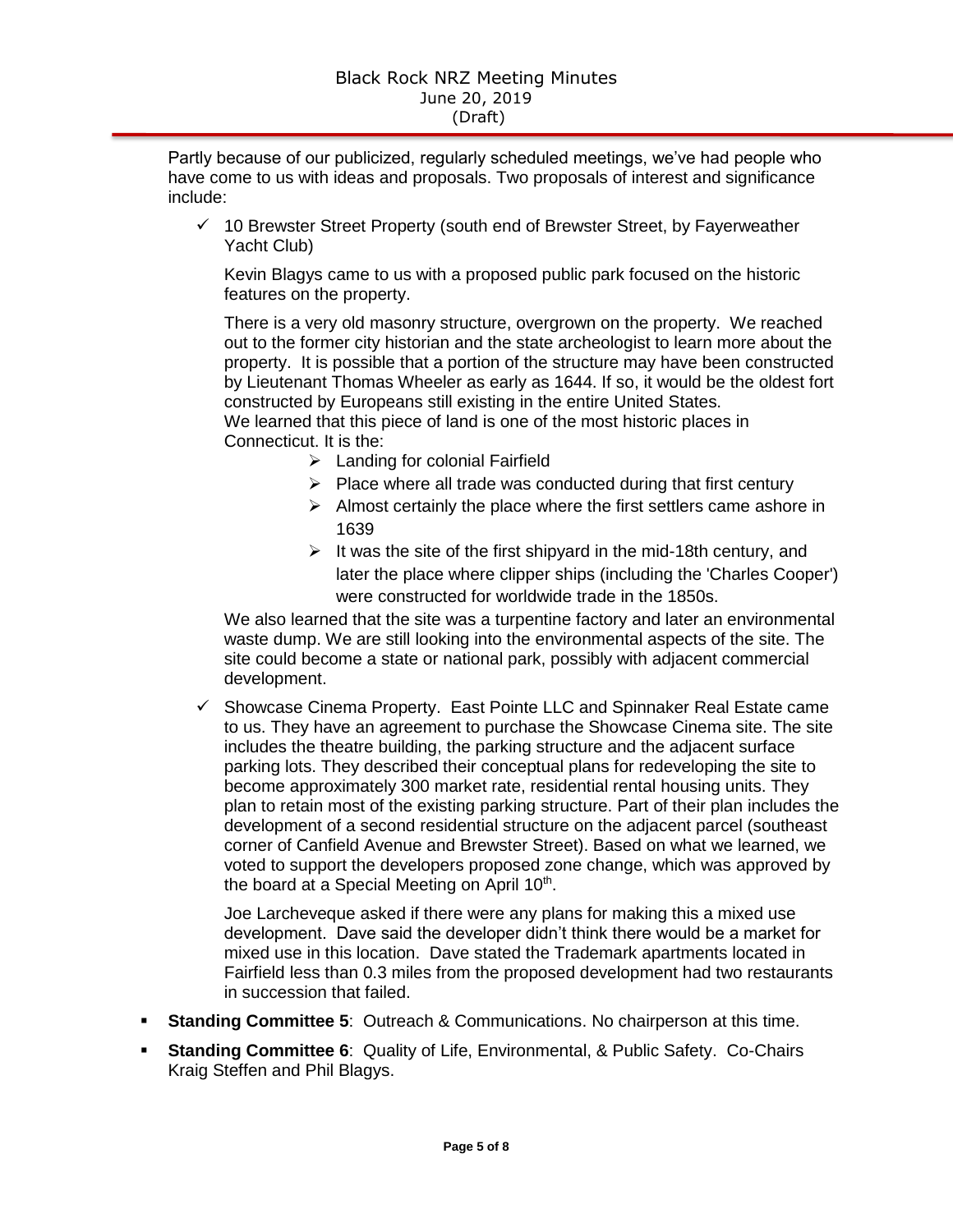NRZ Environmental sub-committee: Kraig Steffen reported the following: There are many important activities which have an impact on the environmental quality of life in Black Rock that are ongoing. Highlights with further information from the Ash Creek Conservation Association include:

- $\checkmark$  The Capozzi Park restoration project is underway. This project involves the removal of invasive bushes and trees and the restoration of the park with an emphasis on conservation uses over the next few years. A full update can be found at: https://ashcreekassoc.org/categories/park-restoration
- $\checkmark$  The installation of fishing line recycling tubes along the Bridgeport shoreline (Ash Creek, Seaside Park). For more information see: https://ashcreekassoc.org/categories/fishing-line-recycling-bins
- $\checkmark$  Participation a long-term water quality monitoring effort for all of LIS: https://ashcreekassoc.org/news (this project seeks to gather long term data on sewage outflows to independently monitor the effectiveness of ongoing work to update our antiquated combined storm/sewage runoff system.)

Kraig continued: There have also been a number of informational talks that have helped local residents understand the value of our natural resources. A short list of some but not all includes the following:

- History of Ash Creek talk by Gail Robinson on April  $9<sup>th</sup>$ . Part of the Black Rock 375 Celebrations. Ash Creek is a thriving natural salt marsh today through the efforts of many people over decades.
- $\checkmark$  Osprey protection and rescue programs talks on February 11<sup>th</sup>. Osprey are once again thriving along the CT shoreline through the efforts of many citizens and the help of towns.
- $\checkmark$  Black Rock Garden Club Bee Pollinator talk on Jan 17.
- Annual Black Rock Garden Club Garden Fest at Harborview Market on March  $10<sup>th</sup>$
- $\checkmark$  Annual Black Rock Garden Club plant sale May 17<sup>th</sup> and 18<sup>th</sup>

Quality of Life: Scott met with James Michel of AccessHealthCT (Connecticut's "ObamaCare" portal) June 4<sup>th</sup> to discuss ways of reversing declining health insurance enrollment, particularly in cities and with minority populations. Mr. Michel also volunteered that his organization would be interested in sponsoring the Black Rock Farmers Market next year. We will also be working with Mollie Melbourne, new President of Southwest Community Health, to help reach the goals of AccessHealthCT.

Block Watch and Celebration 375: Phil Blagys.

- $\checkmark$  Phil Blagys stated that the Celebration 375 banner on the fence was ruined by vandals. The very large banner had many sponsors' names on it.
- $\checkmark$  Joe Larcheveque, Black Rock Little League president, stated that there was significant vandalism at Ellsworth Field.
- $\checkmark$  Phil also stated that there are many activities celebrating the Black Rock 375 anniversary of its founding. The Fairfield Museum has a large exhibition for Black Rock history. A highlight of the exhibition is the recently restored, 8-foot by 20-foot mural "Old Black Rock Harbor" by renowned muralist Robert Lambdin that originally hung in the Black Rock Bank and Trust Co., located on the corner of Fairfield Avenue and Brewster Street.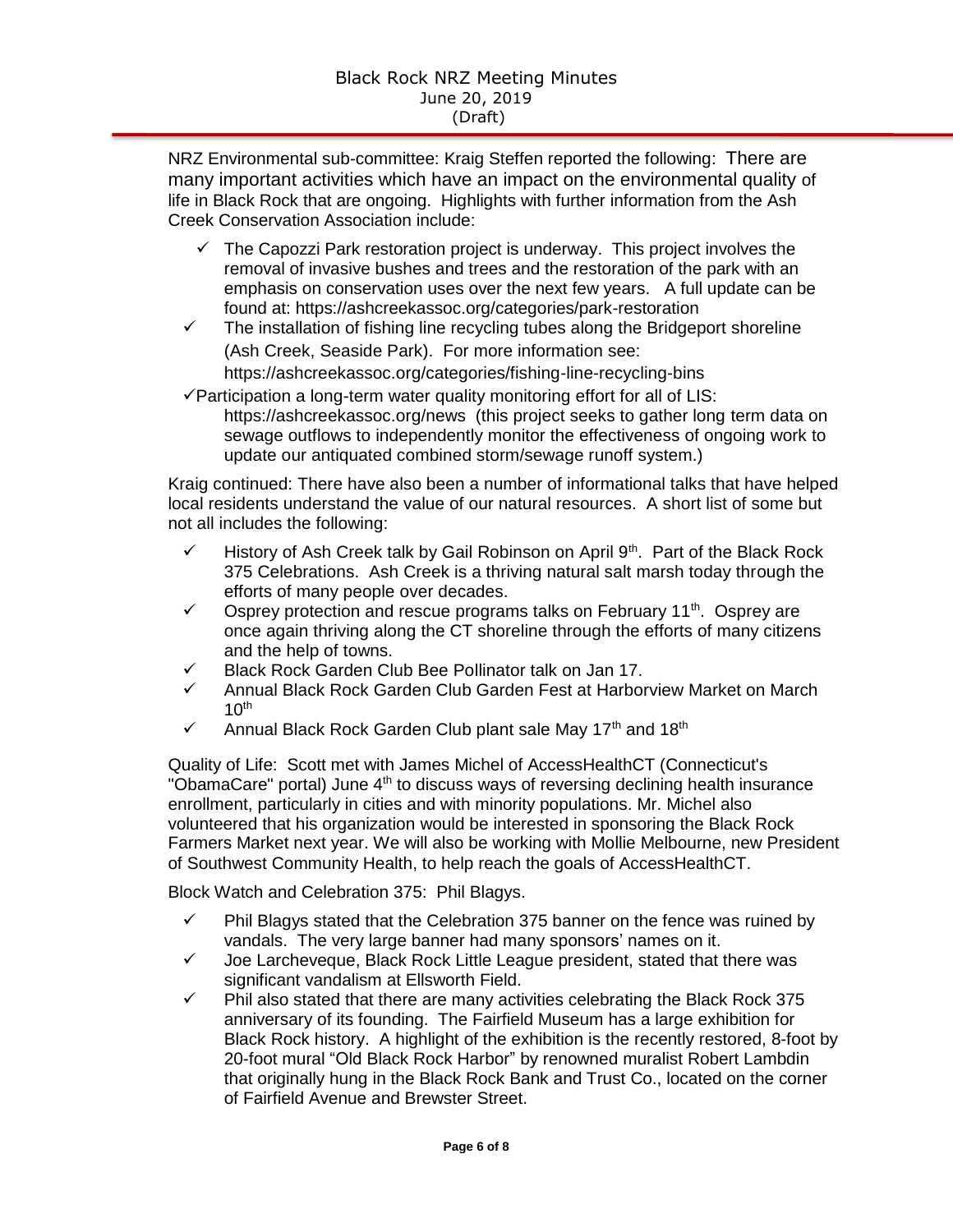Stuart Sachs was unable to attend the meeting but provided the following report:

The Environmental Task Force (ETF) will call a committee meeting in July with the expectation of receiving money from PSEG in August because PSEG has announced that they have finished construction. They'll now be doing testing and final permit reviews

## **Elected Officials' Reports**.

**EXECT:** City Council Member Christina Smith reported:

The Zoning regulations are being updated. Kate Spain added that Lynn Haig, OPED, and Dennis Buckley, Zoning, met with the Land Use Standing Committee 4 and said the committee will have an opportunity to provide inputs. It is expected the new regulations will be completed in about 20 months.

Christina said the City Council Committee on Economic and Community Development and Environment has been looking at issues with small cell towers being located on telephone poles. People are concerned that radiation can cause health issues. This has not been proven. Federal law does not allow people to stop the installations; however, the phone company is willing to not locate these small cell towers where people object to them.

- State Representative Steven Stafstrom: Steve said the legislative session adjourns July 8<sup>th</sup>. Bassick High School construction budget was slashed; however, construction of the high school will be completed.
	- $\checkmark$  The State bond budget has not been adopted.
	- $\checkmark$  The Ash Creek Bridge project is being delayed. There is a controversy with Fairfield property owners/developers in agreeing to a Memorandum of Understanding (MOU) to allow construction on their property. The Town of Fairfield and Bridgeport's OPED are working to get the Fairfield developers to agree to an MOU.

President Scott Burns adjourned the meeting by unanimous consent at 8:31pm.

Respectfully Submitted,

Joseph Ianniello Acting Secretary